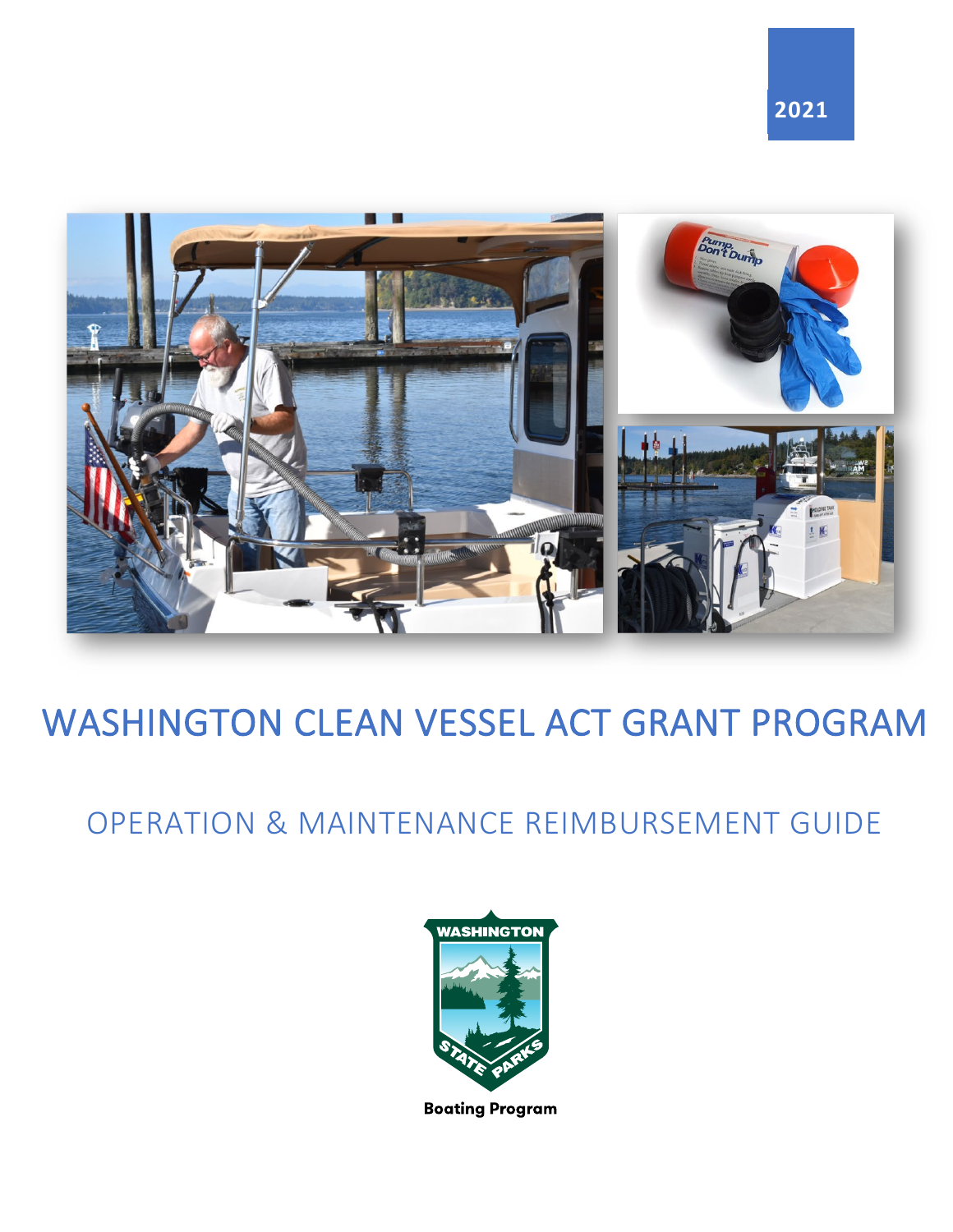## **CONTENTS**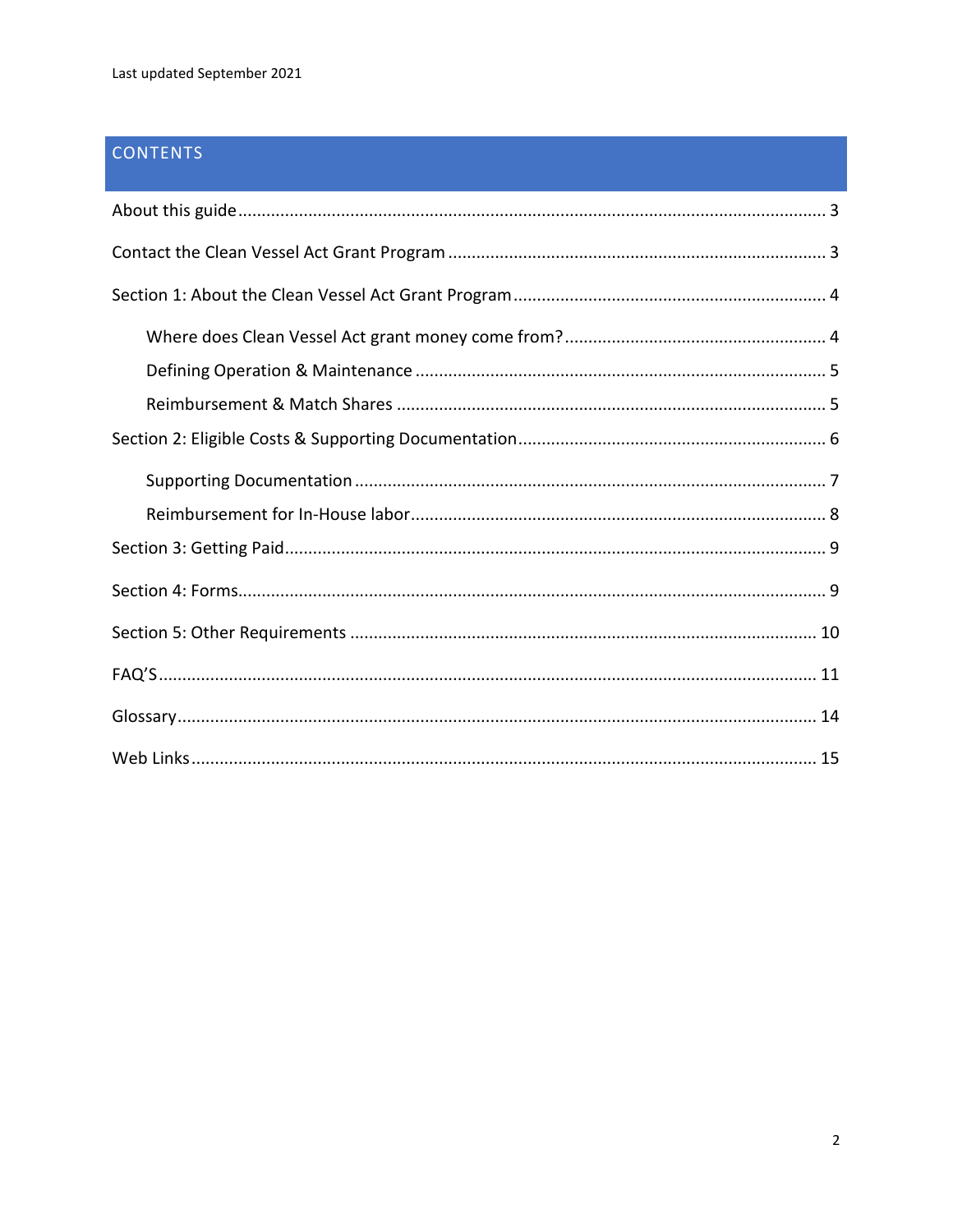## <span id="page-2-0"></span>**ABOUT THIS GUIDE**

This document was prepared by the Washington Clean Vessel Act (CVA) Grant Program for recipients of CVA operation and maintenance grants. We know that running a port, marina, yacht club or pumpout service is a complex and demanding role. We created this document to assist you in preparing and submitting your annual reimbursement request for the ongoing operation and maintenance of your boat sewage disposal facility.

If you have specific questions about the CVA Grant Program or your grant agreement, please contact the program manager at [boatpumpouts@parks.wa.gov.](mailto:boatpumpouts@parks.wa.gov)



**Thank you for everything you do to keep our waters clean!**



## <span id="page-2-1"></span>**CONTACT THE CLEAN VESSEL ACT GRANT PROGRAM**

Telephone: (360) 902 - 8659 Email: [boatpumpouts@parks.wa.gov](mailto:boatpumpouts@parks.wa.gov) Website:<https://parks.state.wa.us/1158/Clean-Vessel-Act-grant-reimbursements>

Mailing Address:

Washington State Parks Boating Program Attention Clean Vessel Act Grant Program 1111 Israel Road SW Olympia, WA 98504-2650

**Find pumpout locations in by visiting: [PumpoutWashington.org.](https://pumpoutwashington.org/)**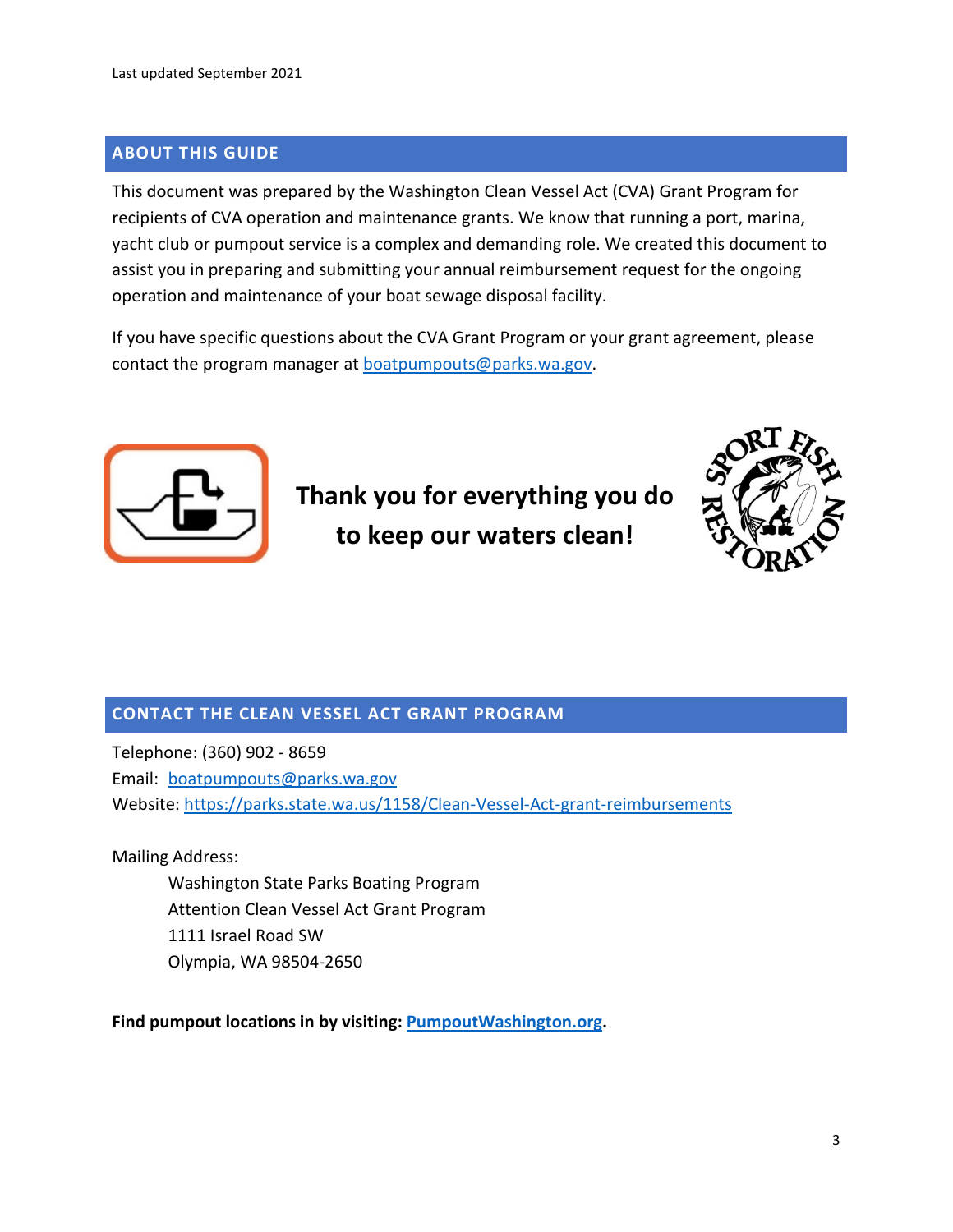#### <span id="page-3-0"></span>**SECTION 1: ABOUT THE CLEAN VESSEL ACT GRANT PROGRAM**

The Washington State Parks Clean Vessel Act (CVA) Grant Program is a federally funded grant program in which public, private and tribal owned boating facility operators are eligible for grants to construct, renovate, operate and maintain Marine Sewage Disposal Facilities (MSDF) that serve recreational boaters ONLY. This includes mobile and stationary pumpouts, dump stations, pumpout vessels and detached floating restrooms.

Each year, the Washington CVA Grant Program provides funding for the ongoing operation and maintenance of more than 140 pumpouts, dump stations and mobile pumpout boats. Creating opportunities for boaters to access these facilities reduces the amount of sewage and holding tank chemicals discharged into our shared waters, benefitting water quality for shellfish, people and wildlife.

#### <span id="page-3-1"></span>**WHERE DOES CLEAN VESSEL ACT MONEY COME FROM?**

Funding for the CVA Grant Program comes from the Sport Fish Restoration and Boating Trust Fund, which is derived from excise taxes on fishing equipment, motorboat fuels, small engines, import duties and interest on the fund. The money in this fund is divided among many federal agencies who then pass along dollars to the states and US territories for projects related to fisheries, boating access and aquatic education. We are awarded federal funding from the U.S. Fish & Wildlife Service's [Clean Vessel Act Grant Program](https://wsfrprograms.fws.gov/Subpages/GrantPrograms/CVA/CVA.htm) annually through a national competition of all 50 states and U.S. territories.

**Did you know**…the monies supporting the Clean Vessel Act Grant Program are derived from federal taxes paid by boaters and anglers? Giving a portion of these tax dollars back in the form of free pumpouts, dump stations, and pumpout boats is why we call the CVA Grant Program a "user pay, user benefit" program.

That means our state's Clean Vessel Act grant monies are derived from federal tax dollars. Therefore, Washington State Parks is required to maintain robust documentation for all funds paid out to our grant recipients. The federal omni-circular defines the federal rules for managing these funds. The formal title of this is Part 200[-Uniform](https://www.ecfr.gov/cgi-bin/text-idx?SID=0709a70e1a95880ea23246446b0212f7&mc=true&node=pt2.1.200&rgn=div5)  [Administrative Requirements, Cost Principles, and](https://www.ecfr.gov/cgi-bin/text-idx?SID=0709a70e1a95880ea23246446b0212f7&mc=true&node=pt2.1.200&rgn=div5)  [Audit Requirements for Federal Awards,](https://www.ecfr.gov/cgi-bin/text-idx?SID=0709a70e1a95880ea23246446b0212f7&mc=true&node=pt2.1.200&rgn=div5) also known as 2 CFR 200.

Working together, we can ensure the Washington Clean Vessel Act Grant Program continues to meet state and federal laws and regulations and remain a viable program into the future.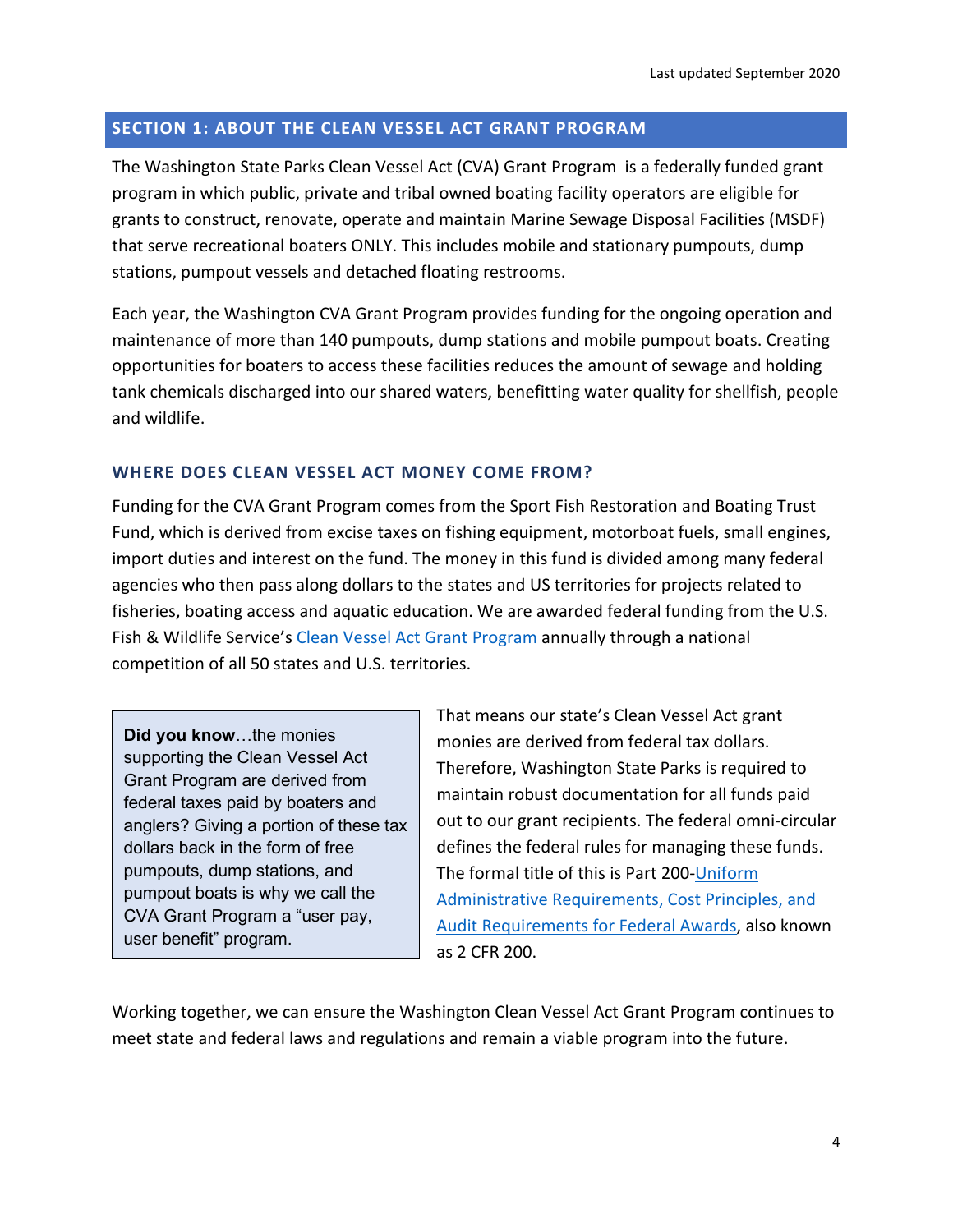## <span id="page-4-0"></span>**DEFINING OPERATION & MAINTENANCE**

Operation and Maintenance (O&M) is defined by the federal regulation (2 CFR 200) as, "Those activities necessary for upkeep of a facility. These are activities that allow the facility to function and include routine recurring custodial maintenance such as housekeeping and minor repairs as well as the supplies, materials and tools necessary to carry out the work. Also included is nonroutine cyclical maintenance to keep facilities fully functional."

In 2020, the Washington CVA Grant Program spent more than \$480,000 in federal grant funds to operate and maintain marine sewage disposal facilities and free mobile pumpout programs across the state.



#### <span id="page-4-1"></span>**REIMBURSEMENT & MATCH SHARES**

The Clean Vessel Act Grant Program pays grant recipients through a reimbursement process. That means you are responsible for paying all necessary operation and maintenance expenses throughout the year and we will provide one annual reimbursement for the eligible costs you incurred**.** O&M reimbursements may be requested annually after the close of the federal fiscal year (Sept. 30), unless special arrangements are made with the CVA program manager in advance.

The money you contribute to finance the ongoing operation and maintenance of your CVA funded marine sewage disposal facility is referred to as match. When submitting your annual reimbursement request, you should report 100% of the costs incurred to maintain your pumpout, dump station, floating restroom or pumpout vessel.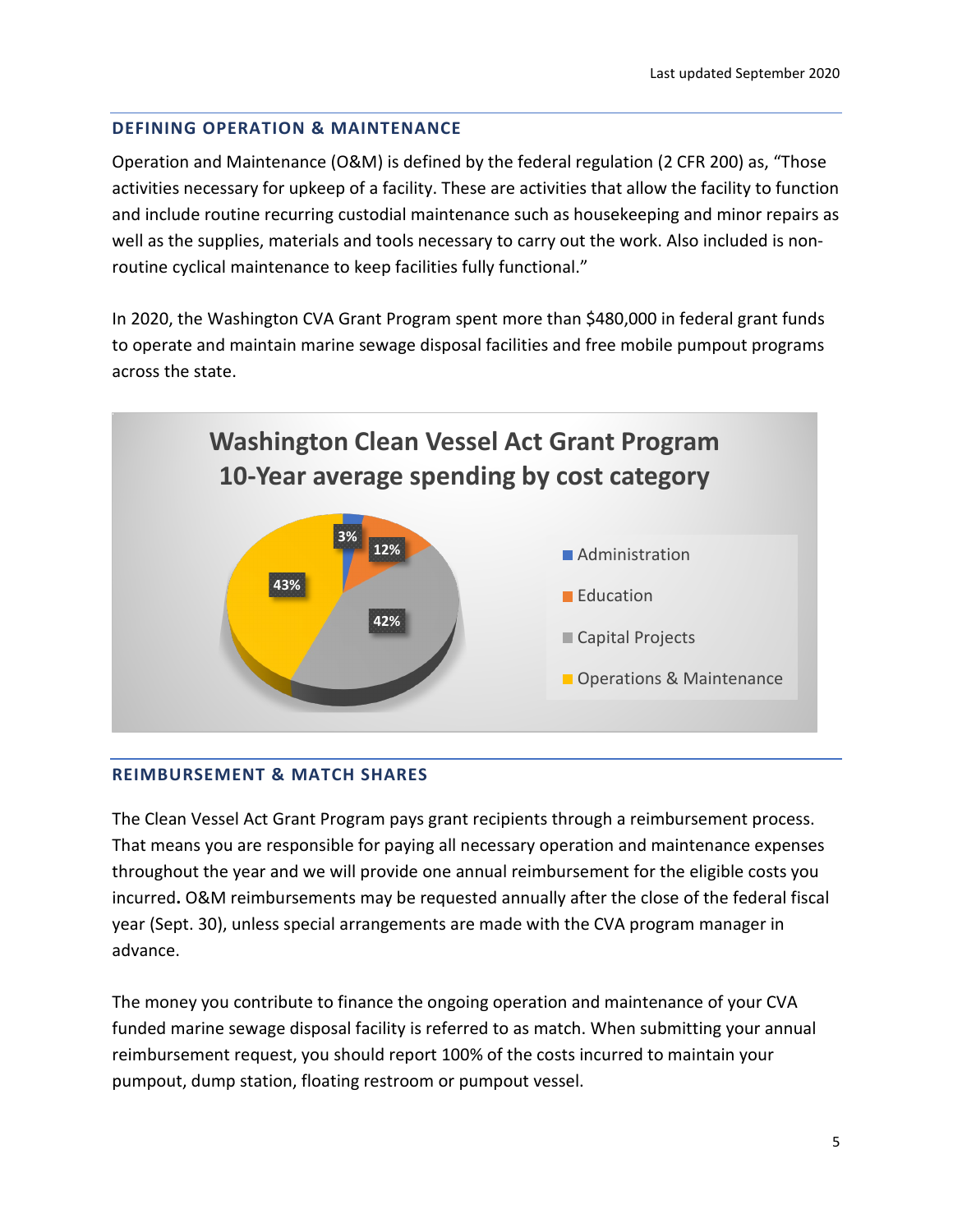The CVA Grant Program will reimburse you up to 75% of the total eligible and fully documented expenses. The 25% we do not reimburse is your matching contribution. Your match contribution can be cash, goods or services provided by you, in-kind donations of goods and services or any combination thereof. Match must conform to all applicable federal, state and local regulations. Match expenditures cannot pre-date the designated billing period and must be spent before the end date of billing period (Oct. 1 through Sept. 30 of the following year).

In-kind costs are the goods and services donated by third parties or paid for by cash donated by third parties. You can apply donated goods or services toward your match requirement, but you cannot be reimbursed for donations received.

In summary, examples of match include the value of:

- Your contribution of/or donated labor and services
- Your contribution of/or donated goods or supplies
- Your contribution of/or donated use of facilities and equipment (e.g. moorage space for a pumpout vessel)

**Not sure about match and in-kind contributions?** You can always contact the CVA Grant Program manager to ask questions and get clarity before submitting your reimbursement request paperwork.

## <span id="page-5-0"></span>**SECTION 2: ELIGIBLE COSTS & SUPPORTING DOCUMENTATION**

The CVA Grant Program will only reimburse allowable costs. A cost is allowable if it is reasonable and necessary to operate and maintain your pumpout facility, eligible in the CVA Grant Program, documented adequately and incurred during the designated annual billing period. Costs must be documented and reasonable for the operation and maintenance of your CVA funded marine sewage disposal facility (MSDF). Examples of eligible expenses include:

- Supplies necessary for operations and maintenance activities of your MSDF
- Replacement or back-up parts for your MSDF
- Sales tax and shipping costs for replacement parts
- Meters used for monitoring gallons of sewage collected
- Documented in-house or contract labor associated with routine and non-routine maintenance and repairs of your MSDF
- Operating costs for MSDF (i.e. staff, fuel, fluids, parts)
- Electricity or water costs of the pumpout station (if costs can be separated from the rest if your facility)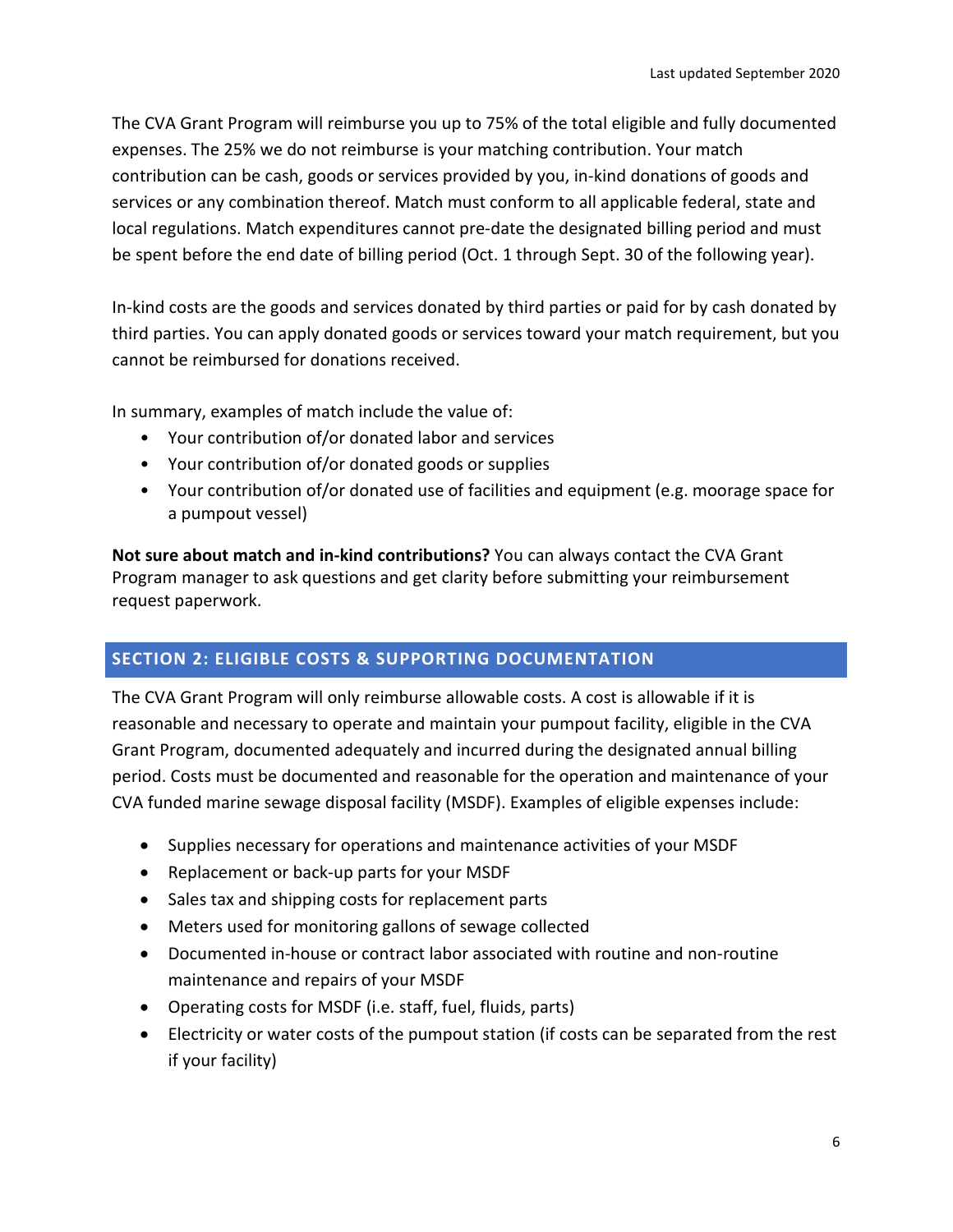- Cost of sewage disposal from pumpout holding tank or disposal to public sewer. Costs must be pro-rated for the portion that is for Clean Vessel purposes only.
- Signage providing use instruction and information about facility: Hours of operation, seasonal closures, etc. *Free signage can be obtained by contacting the CVA Grant Program manager.*

Examples of **ineligible** expenses for annual O&M reimbursement include:

- Bank fees or overdraft fees
- Items for CVA funded floating restrooms not directly related to the commode (e.g. shower curtains, laundry equipment, etc.)
- Undocumented or improperly documented costs
- Marina costs that are unrelated to the CVA funded equipment
- Vehicle mileage
- Forgone revenue, such as the use of your own slips as moorage for a pumpout vessel. Please note - you can count the value of the slip to meet the 25% match requirement.

#### **Eligibility determinations will be made at the sole discretion of CVA Grant Program manager.**

## <span id="page-6-0"></span>**SUPPORTING DOCUMENTATION**

All eligible expenses incurred as part of the operation and maintenance of your pumpout, dump station or pumpout boat must be listed on a signed O&M Reimbursement Request Form. This form must be accompanied by supporting documentation that verifies proof of payment for each listed expense. The burden of proof lies with you to provide clear information as to the expense and form of payment.

#### **Supporting documents must:**

- Be numbered in the upper right corner and correspond to the "Document #" column on your O&M Reimbursement Request Form
- Be dated. The date of the invoice must be within the annual billing period (Oct. 1, 2020 to Sept. 30, 2021)
- Have your business name clearly identified
- Clearly identify the cost and the amount paid

If a receipt, invoice or statement includes expenses not related to the CVA project, those costs must be highlighted and noted as "ineligible costs". Below is a partial list of acceptable source documentation for reimbursements and match.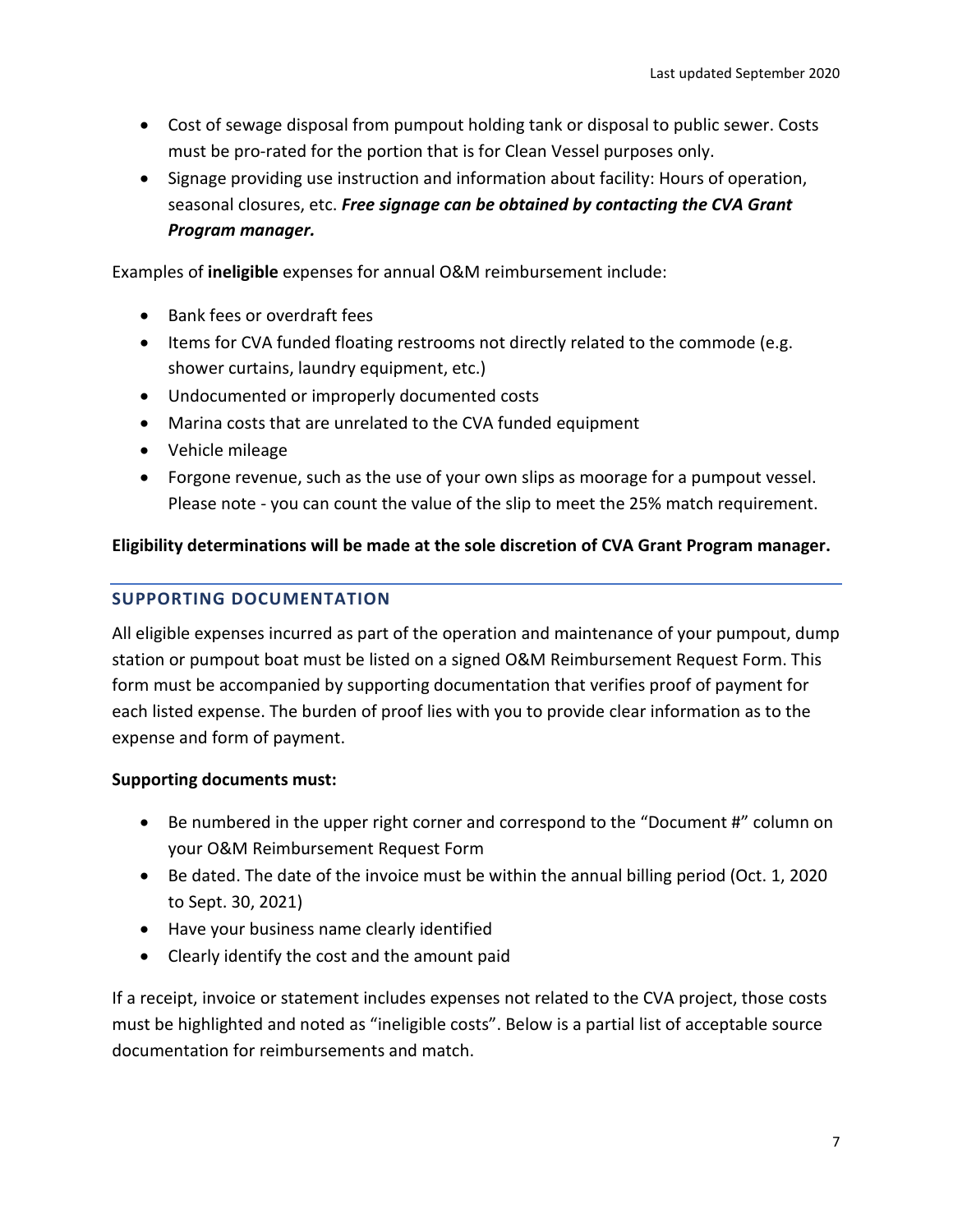- Canceled checks with front side of check containing the amount of the check digitally printed by the bank under the signature line
- Non-canceled check with bank statement showing check cleared account
- Bank statements
- Itemized invoices
- Paid bills
- Payroll receipts
- Donation letters of third party in-kind (non-cash) contributions
- Itemized credit card statements with associated invoices

You must use a verifiable payment method for all expenses you plan to have reimbursed. It must be clear on all invoices, receipts and credit card statements that charges incurred are directly related to the O&M of your MSDF. If you are unsure whether your documentation is adequate, please contact the CVA Grant Program manager in advance of the reimbursement request deadline for assistance.

## <span id="page-7-0"></span>**REIMBURSEMENT FOR IN-HOUSE LABOR**

We require detailed records for in-house staff time reimbursement requests. You may use our *[Staff Time Worksheet](https://parks.state.wa.us/1158/Clean-Vessel-Act-grant-reimbursements)* or your own in-house labor reports to provide the following required details:

- Date(s) labor performed
- Name(s) of laborer(s)
- Description of labor performed (e.g. fixed hose, replaced nozzle)
- Hours worked related to the CVA funded equipment
- Hourly pay rate OR salary + benefit rate per hour

In addition to the *Staff Time Worksheet*, please submit **ONE** document to verify the wage for each employee for whom you are seeking reimbursement. Examples of acceptable documentation include:

- A payroll document showing the employee(s) normal rate of pay
- A single copy of the employee(s) paycheck, payroll stub, or other documentation that shows the employee(s) received payment during the billing period
- A copy of employee(s) canceled (cashed) check
- A copy of your payroll register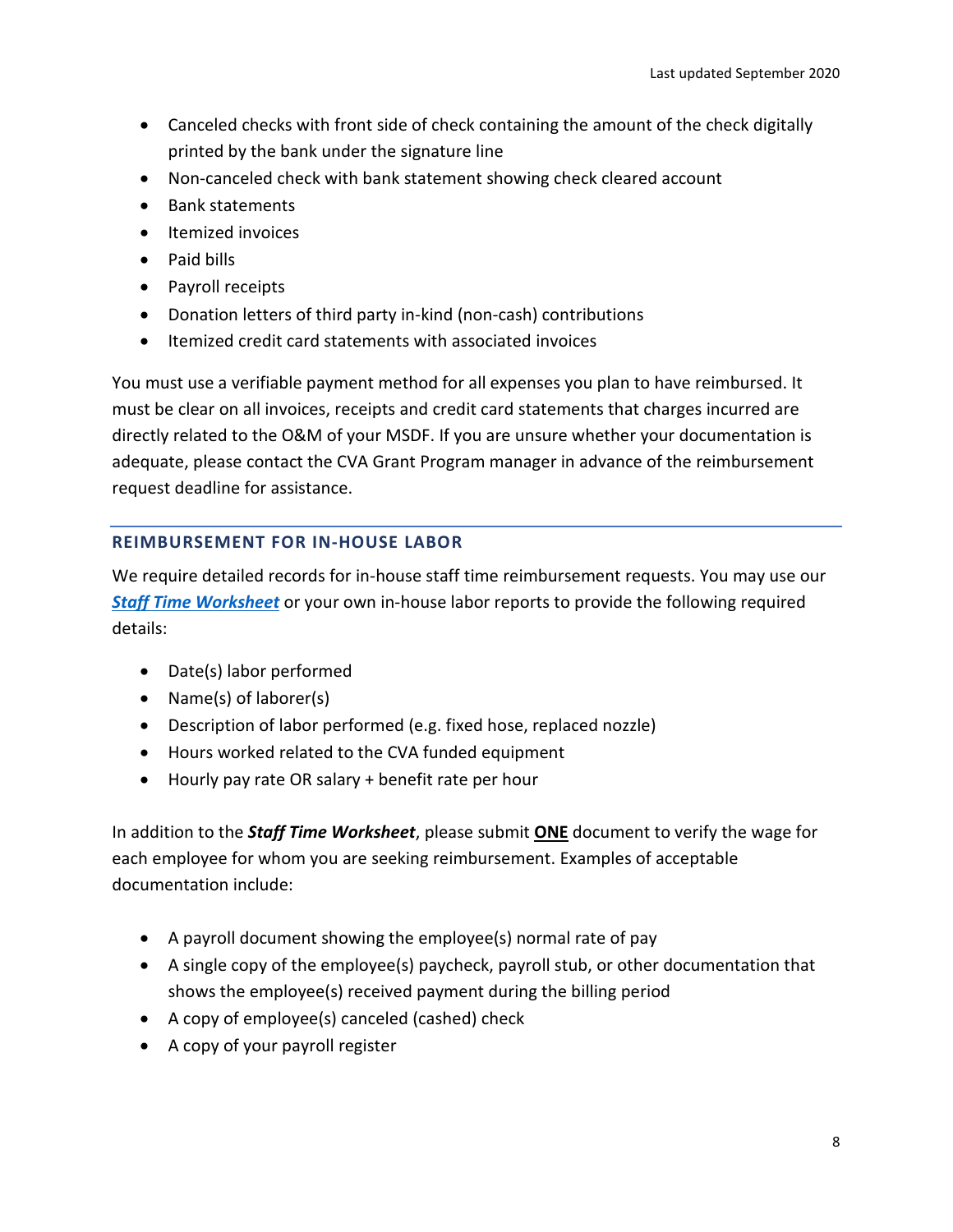## <span id="page-8-0"></span>**SECTION 3: GETTING PAID**

At the end of each federal fiscal year (i.e. Sept. 30), the Clean Vessel Act Grant Program manager sends an email with instructions and a deadline for submitting your annual O&M reimbursement package. It is your responsibility to ensure our office has a valid email on file to contact your facility. Your reimbursement package should include a completed [Annual](https://parks.state.wa.us/1158/Clean-Vessel-Act-grant-reimbursements)  [Gallonage Report and the O&M Reimbursement Request Form.](https://parks.state.wa.us/1158/Clean-Vessel-Act-grant-reimbursements) Both forms must be turned in by the reimbursement deadline, along with all supporting documents and invoices before we can begin processing your reimbursement request.

Once we have received a fully completed reimbursement package, it takes three to four weeks for us to fully process your request. For faster payment, you can register for a Statewide Vendor Number and sign up for direct deposit through the State Office of Financial Management by completing the [Statewide Payee Registration Form.](https://ofm.wa.gov/sites/default/files/public/itsystems/payee/statewidePayeeRegistrationForm.pdf) For more information visit: [https://ofm.wa.gov/it-systems/statewide-vendorpayee-services.](https://ofm.wa.gov/it-systems/statewide-vendorpayee-services)

## **O&M reimbursements are available at State Parks' sole discretion and subject to the availability of grant funds.**

## <span id="page-8-1"></span>**SECTION 4: FORMS**

Each year, you must submit the following two required forms as part of your reimbursement package:

- **Annual Gallonage Report** (Word document). This form gives us a quick inventory of MSDG at each marina and estimates gallons of boat sewage collected at your facility for the past year.
- **O&M Reimbursement Request Form** (Excel document). This form tells us how much it cost to operate and maintain the MSDF at your facility, and how much we will be reimbursing you. **Please note -** If you charge a fee for use of your pumpout (\$5 maximum allowed), you must attach record of pumpout fee proceeds. These proceeds are required to be deducted from your total O&M reimbursement.

There are several supplemental forms that you may use depending on the nature of your reimbursement request:

• **Staff Time Worksheet** (Excel document): You should use this sheet if you are requesting reimbursement for in-house labor expenses. Please note – a letter does not suffice for reporting in-house labor. Please review the section on *REIMBURSEMENT FOR IN-HOUSE LABOR* (pg. 8) for details.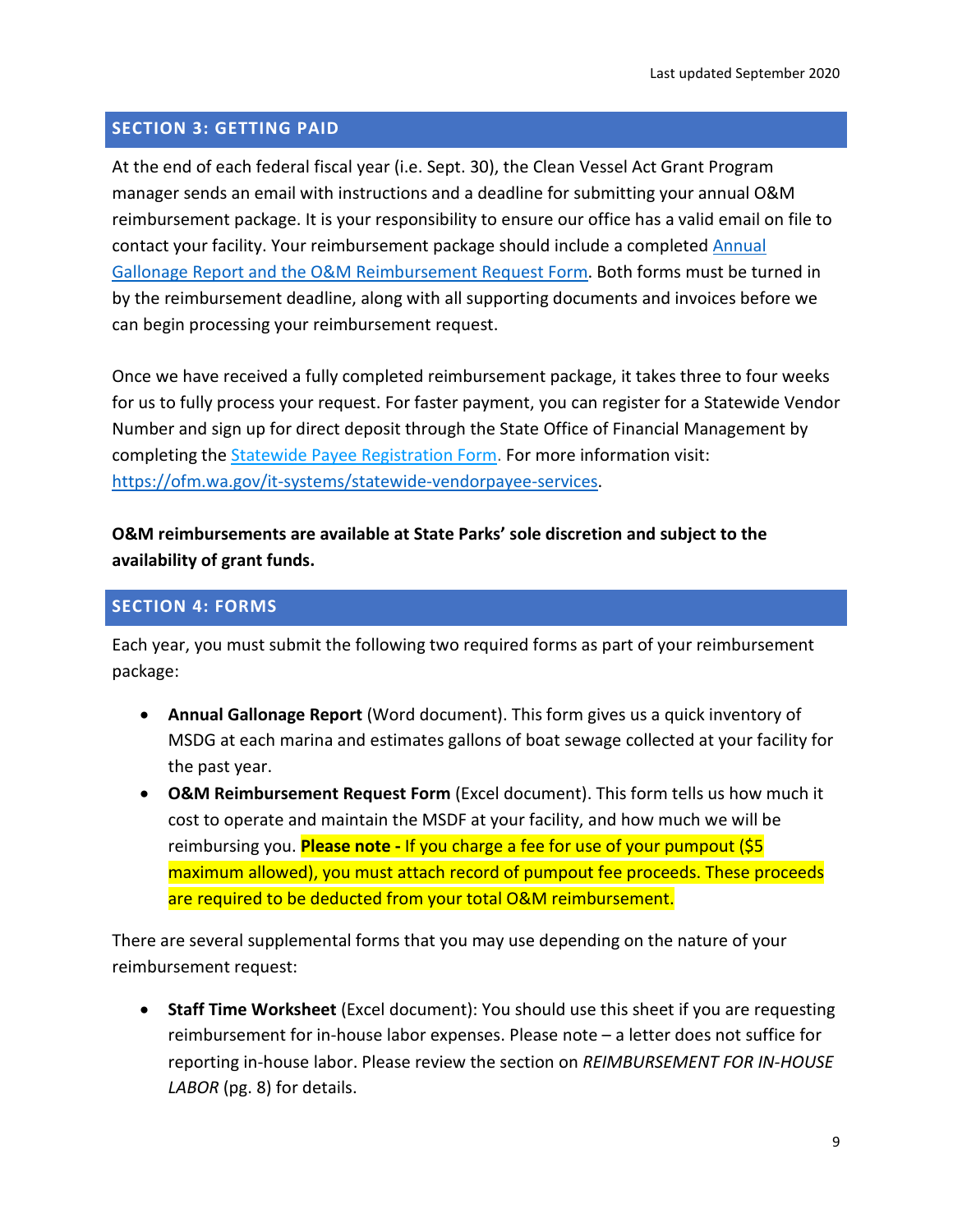- **Volunteer Time Worksheet** (Excel document): You should use this sheet if you are a yacht club or private marina that uses volunteer labor to maintain or operate your pumpout unit. While you cannot be reimbursed for your labor, we can use the value of volunteer time to meet your 25% match requirement.
- **Maintenance Logs** (Word document): We encourage all facilities to regularly inspect, clean and maintain their CVA funded pumpout stations. You may substitute your own internal maintenance records for this form. **Maintenance logs are required as part of the annual reimbursement package.**

All forms must be completed, signed by an authorized entity where indicated and received before the annual deadline. Forms can be requested at any time by emailing the Clean Vessel Act Grant Program manager, or downloaded here: [https://parks.state.wa.us/1158/Clean-](https://parks.state.wa.us/1158/Clean-Vessel-Act-grant-reimbursements)[Vessel-Act-grant-reimbursements.](https://parks.state.wa.us/1158/Clean-Vessel-Act-grant-reimbursements)

## <span id="page-9-0"></span>**SECTION 5: OTHER REQUIREMENTS**

There are several requirements to keep in mind for the ongoing operation of your pumpout, dump station, floating restroom or mobile pumpout boat. Your marina or boating facility must:

- Make the facility accessible to all recreational boats during normal business hours. Operating hours shall be posted in a conspicuous location at or near the pumpout or dump station.
- Display appropriate crediting and directional signage. Signage can be obtained for free by contacting the CVA Grant Program manager.
- Charge no more than \$5 per pumpout we encourage use for free!
- Monitor the use of the boat sewage disposal facility by installing a use counter mechanism,

**Did you know**… many states' Clean Vessel Act Grant Programs do not provide annual O&M reimbursement funding. This ongoing financial support is a unique part of Washington's CVA Grant Program, intended to result in a robust network of high-quality marine sewage disposal facilities across our state.

- flow meter or hour meter, and maintain records of use.
- Operate & maintain your pumpout facility for the full useful life of the equipment.
- Notify the CVA Grant Program manager within two working days of an equipment breakdown.

**We encourage you to conduct a weekly or monthly inspection of your pumpout or dump station.** This simple step will support our goal of protecting water quality and make for happy boaters at your facility.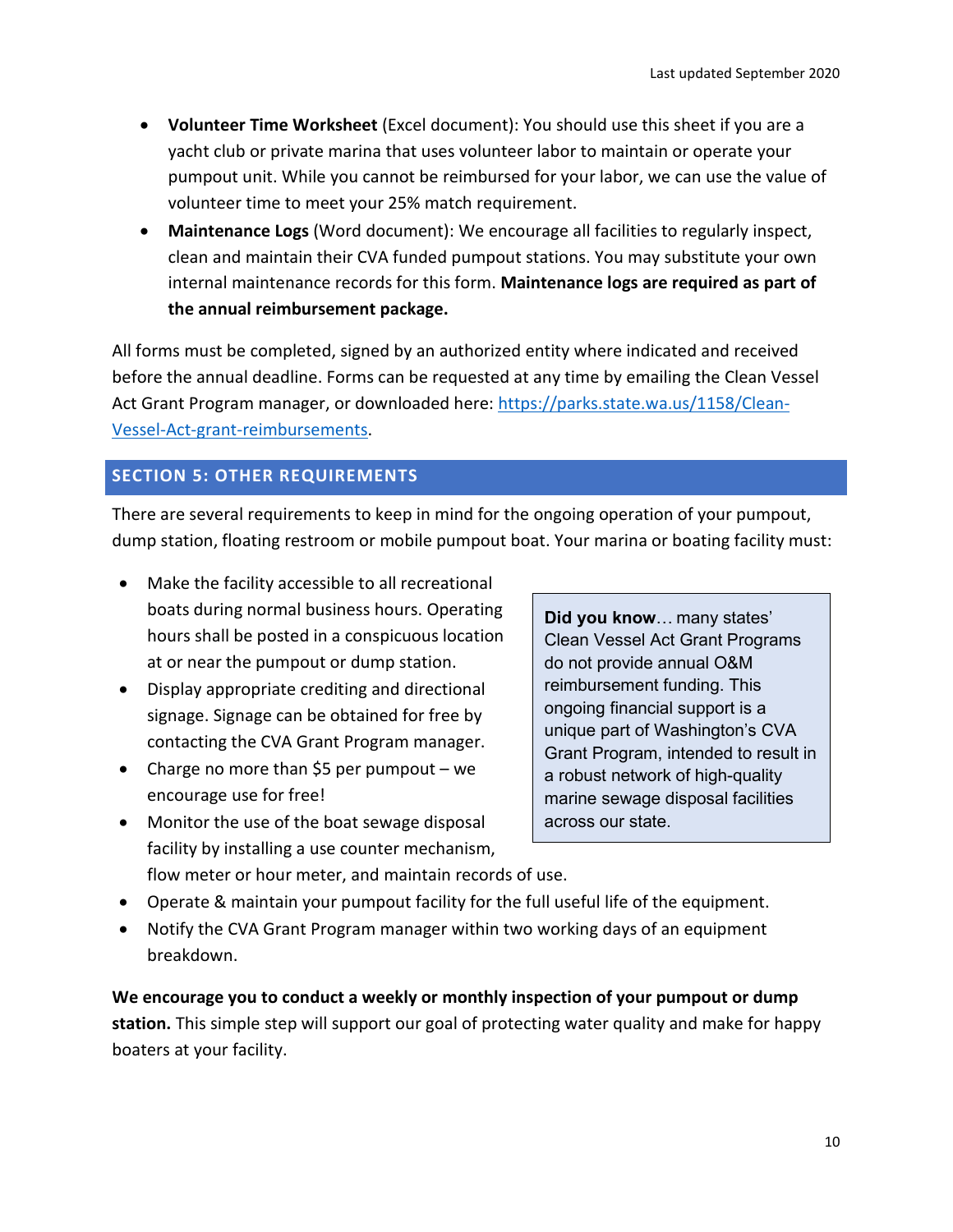#### <span id="page-10-0"></span>**FAQ'S**

#### • **How do I know when it's time to submit the annual reimbursement package?**

Each year, at the end of September, the Clean Vessel Act Grant Program manager will send an email with instructions and a deadline for submitting your annual O&M reimbursement package. It is your responsibility to ensure our office is provided with at least one valid email to contact your facility.

#### • **How long will it take to get my reimbursement check?**

It typically takes the Clean Vessel Act Grant Program office three to four weeks to process your request after we have received all the required reimbursement documentation. Faster processing can be attained by registering for a Statewide Vendor Number and direct deposit. Learn more by visiting the Office of Financial Management website: [https://ofm.wa.gov/it-systems/statewide-vendorpayee-services.](https://ofm.wa.gov/it-systems/statewide-vendorpayee-services)

#### • **Where can I find my CVA grant number?**

This number can be found at the top of your grant agreement. If you are unable to find a copy of your grant agreement, email or call the CVA Grant Program manager for assistance. We need your grant number to pay you.

#### • **Can I charge a fee for use of the pumpout?**

Yes, you may charge a maximum fee of \$5.00 for use of pumpout facilities constructed, operated or maintained with grant funds. We encourage you to offer the use of your pumpout, dump station or pumpout boat for free. The [law states](https://www.ecfr.gov/cgi-bin/retrieveECFR?gp=&SID=f73a8220b56b4f735c3b37fc94ffb128&mc=true&n=pt50.9.85&r=PART&ty=HTML#se50.9.85_144) that proceeds shall be retained, accounted for and used by the operator to defray operation and maintenance costs as long as the facility is needed and it serves its intended purpose. If you charge a fee for use of your pumpout, you must submit a record of pumpout fee proceeds with your reimbursement request. These proceeds are required to be deducted from your total O&M reimbursement.

#### • **Who can use our pumpout, dump station or pumpout boat?**

All recreational vessels must have reasonable access to facilities funded under this grant program. Facilities shall be operated, maintained and continue to be accessible to all recreational vessels for the full period of their useful life.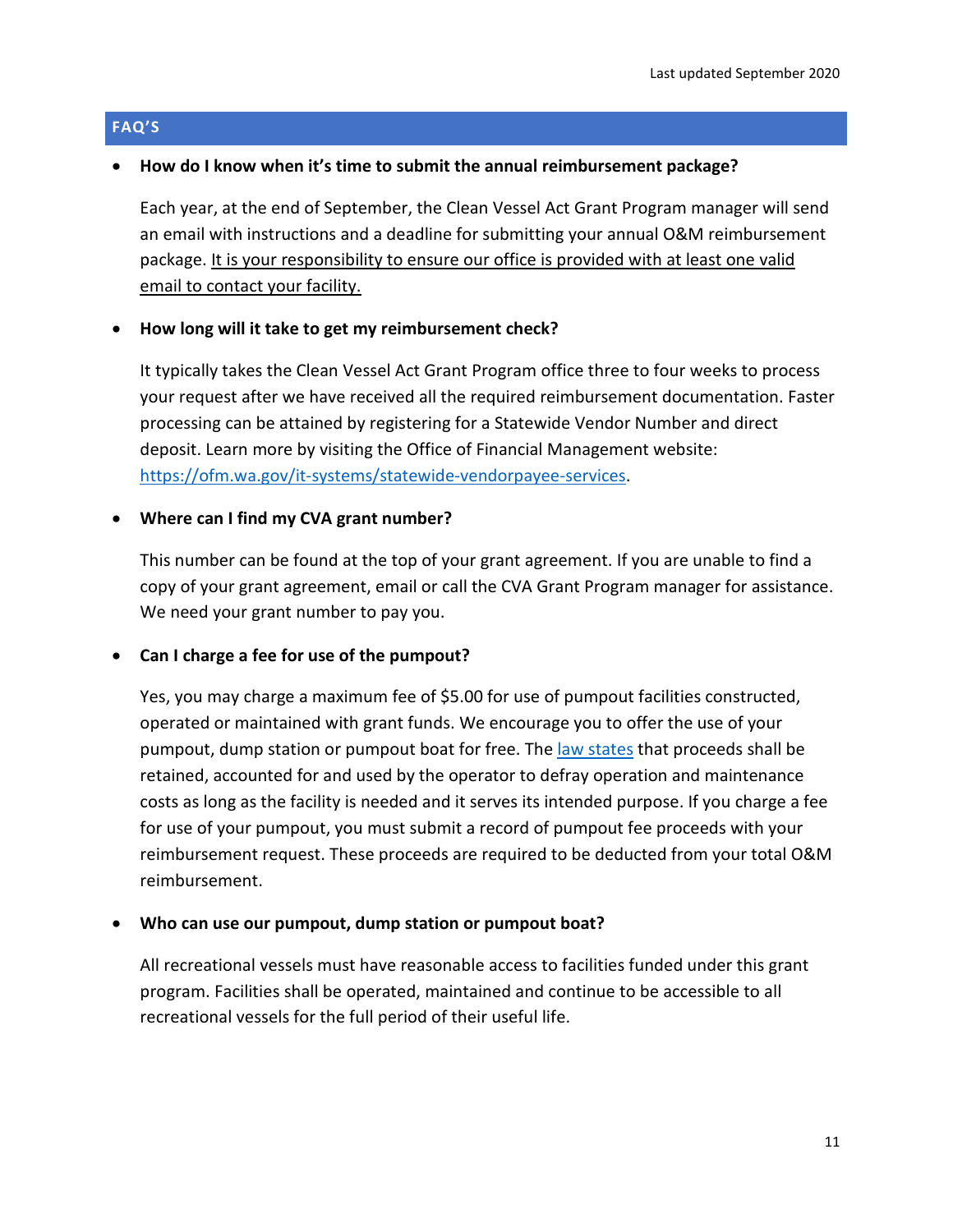## • **Are boats used for the primary purpose as a residence eligible as recreational vessels through CVA?**

No, to qualify as a recreational vessel for the CVA Grant Program, the vessel must be (a) manufactured for operation, or operated, primarily for pleasure; or (b) leased, rented, or chartered to another for the latter's pleasure.

## • **How do I find my Gallons Per Minute (GPM) and hour meter readings?**

The Gallons Per Minute (GPM) rating can be found by reading the vendor plate on your pumpout unit, consulting the pumpout owner's manual or by contacting the product manufacturer. Most pumpout units come with an hour meter installed on the control panel. This unit measures how many hours the pump has been running.



We use the GPM and your unit's hour meter reading to approximate how many gallons of sewage your unit has pumped over the last year.

#### • **Are maintenance logs for my pumpout or dump station required?**

Starting in 2020, maintenance logs are required as part of the annual Reimbursement Package. Boaters' number one complaint about pumping out is that equipment is often dirty, broken or inaccessible. A simple weekly or monthly inspection of your pumpout, dump station or floating restroom will support our goal of protecting water quality and make for happy boaters at your facility.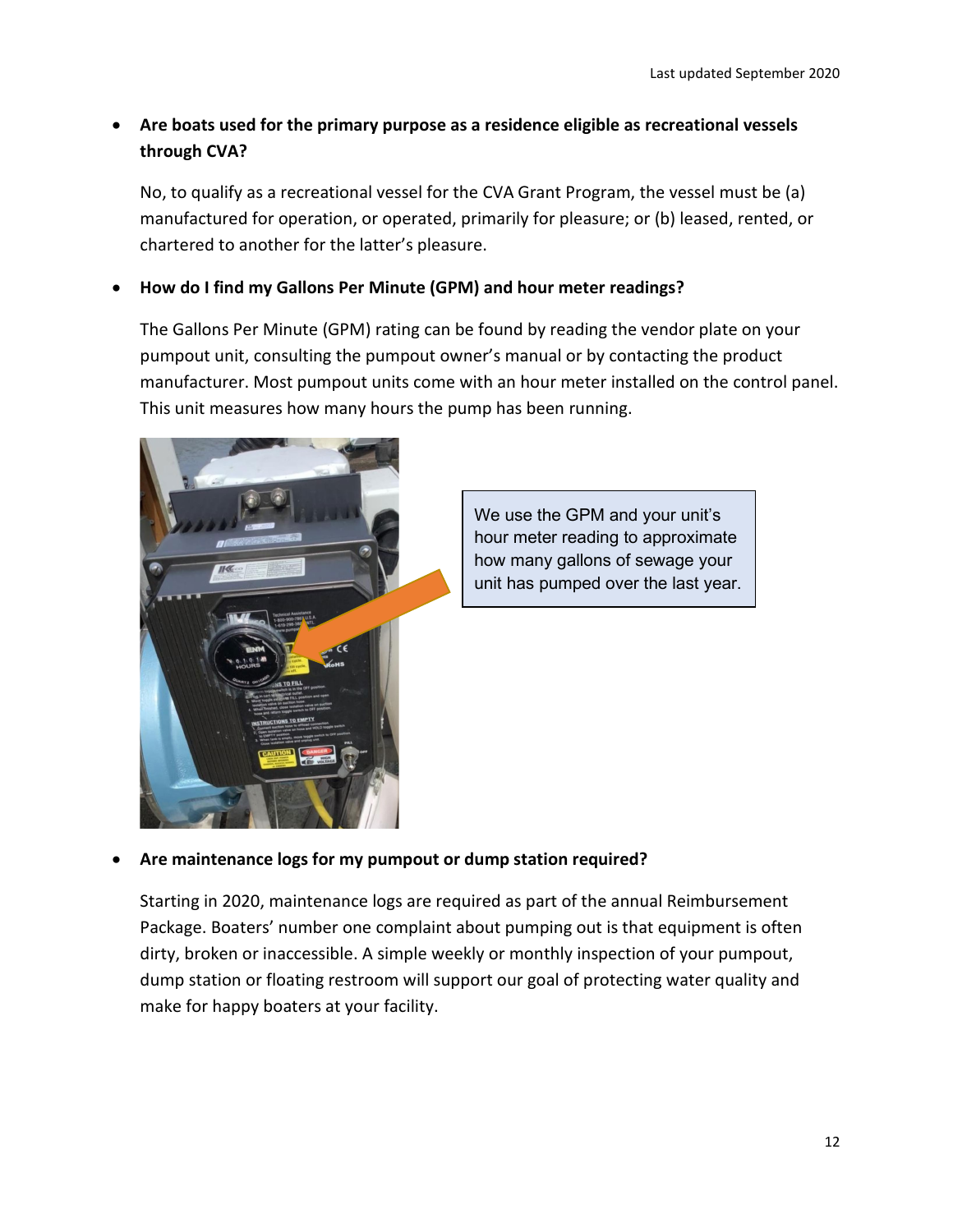## • **Where can I find information about pumpout or dump station maintenance?**

Your first call should always be to the manufacturer of your equipment. We also suggest this comprehensive video series made for the Oregon Clean Vessel Act Program, which can be viewe[d online here.](https://www.youtube.com/playlist?list=PLNch-nxPOrl7uSqoruvQONVpk9TC8XDRC) These videos were made by Oregon Sea Grant and the Oregon Marine Board.

## • **Is my reimbursement package information public record?**

Yes, information you submit may be considered a public record and provided upon request. Because the Clean Vessel Act Grant Program is administered by the Washington State Parks and Recreation, we are required to abide by the Washington State Public Records Act. We recommend confidential or sensitive information, including home addresses and social security numbers, be removed from documents submitted to our program. For more information, see Chapter 42.56 of the Revised Code of Washington.

## • **How did the Clean Vessel Act Grant Program start?**

The [national Clean Vessel Act](https://wsfrprograms.fws.gov/Subpages/GrantPrograms/CVA/CVA.htm) Grant Program was established after Congress passed the Clean Vessel Act of 1992 to help reduce pollution from recreational boat sewage discharges into U.S. waters. The Act established the CVA Grant Program, which offers opportunities for federal grant funding to all U.S. states and territories each year through a national competition. In 1994, Governor Mike Lowry appointed the Washington State Parks Boating Program as the administrator of our state's CVA Grant Program. Federal CVA grants are intended to support states in providing recreational boaters with clean, efficient Marine Sewage Disposal Facilities to prevent sewage disposal into public waterways.

#### • **What types of projects are eligible under the Clean Vessel Act Grant Program?**

Eligible projects under this program include the construction, renovation, operation and maintenance of MSDF for recreational boaters. Funding can also be used to support educational programs that inform boaters of pumpout locations and the importance of proper sewage disposal. State Parks funds and partners with Washington Sea Grant to manag[e Pumpout Washington,](https://pumpoutwashington.org/) an education and outreach program which educates boaters about the importance of proper sewage management, and where to find pumpout locations across the state.

#### • **Why are pumpouts and dump stations important?**

Proper disposal of sewage from recreational vessels is important for preserving and improving water quality across our state. It is also required by law in some water bodies, such as Puget Sound, with the 2018 passing of the Puget Sound No Discharge Zone.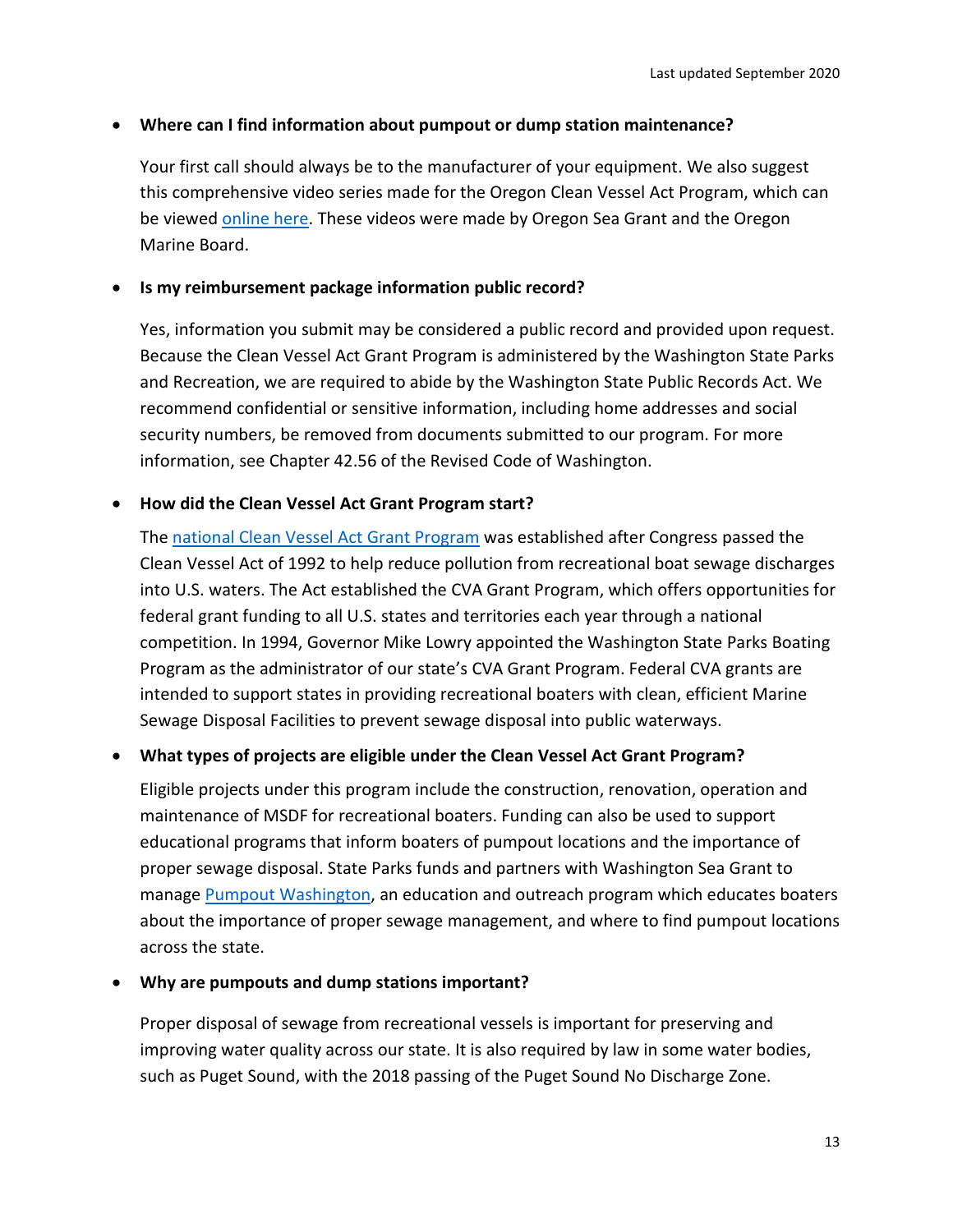#### <span id="page-13-0"></span>**GLOSSARY**

**Allowable costs:** Costs that are reasonable, necessary to complete the approved scope of work, eligible in the grant program, documented adequately and incurred during the period of performance set forth in the project agreement.

**Billing period:** The specific period in which costs were incurred for the project. For CVA operation and maintenance reimbursements, this is the federal fiscal year (e.g. Oct. 1 to Sept. 30 of the following year).

**Clean Vessel Act (CVA) Grant Program:** A federally funded grant program, administered by the Washington State Parks Boating Program.

**Grant recipient:** The successful applicant with whom the Washington State Parks Boating Program awards a Clean Vessel Act grant to construct, renovate, operate or maintain Marine Sewage Disposal Facilities or pumpout services.

**MSDF:** Marine Sewage Disposal Facility. Includes stationary pumpouts, portable pumpouts, dump stations, pumpout boats, floating restrooms or any system designed to properly dispose of sewage generated by a recreational vessel.

**O&M:** Operation and Maintenance, or O&M, is defined by the federal regulation (2 CFR 200) as, "Those activities necessary for upkeep of a facility. These are activities that allow the facility to function and include routine recurring custodial maintenance such as housekeeping and minor repairs as well as the supplies, materials and tools necessary to carry out the work. Also included is non-routine cyclical maintenance to keep facilities fully functional."

**Recreational vessel:** A vessel owned and operated primarily for pleasure; or a vessel leased, rented, or chartered to another for recreational use.

**Reimbursement package:** Includes the Annual Gallonage Report and Reimbursement Request Form, along with all supporting documentation.

**Third-party in-kind match**: The value of non-cash contributions (property or services) that benefit a federally assisted project or program; and are contributed by non-Federal third parties, without charge, to a non-federal entity under a Federal award.